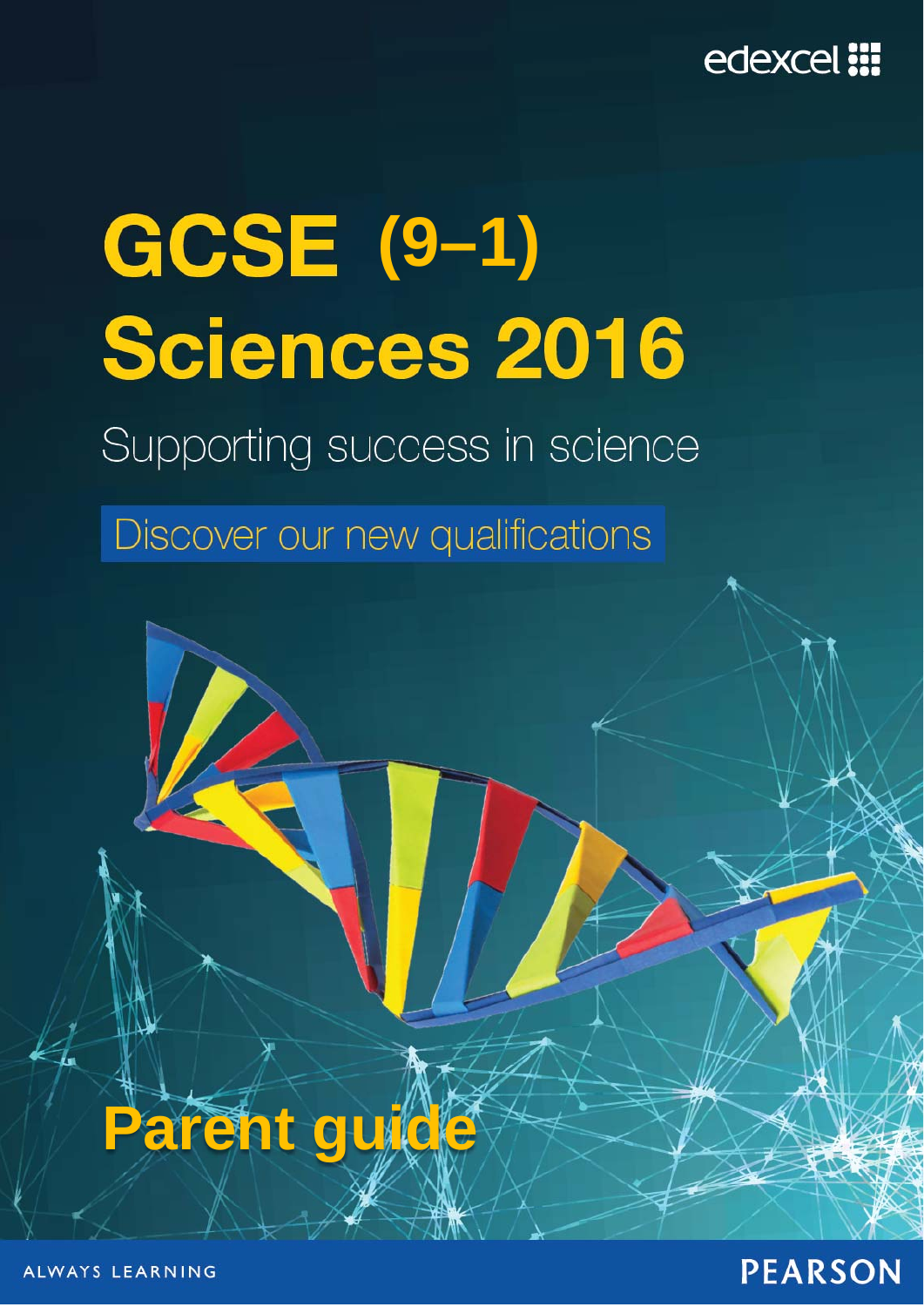# edexcel **:::**

# **Welcome to Edexcel's GCSEs in science**

You may be aware that the UK's science GCSEs have recently undergone redevelopment. As one of the country's main awarding organisations, we are offering schools a suite of qualifications that has been written by highly experienced teachers, with the input of professionals across science education.

This short guide is designed give you some information about the new science GCSEs. We give you an outline of how the new GCSEs are structured, what sorts of exams your child will face, and what they can then do with the GCSE science qualifications that they gain.

# **What is science at GCSE?**

Science at GCSE level aims to develop students' knowledge and understanding of scientific theories, but also their ability to apply that knowledge, analyse and evaluate information, in practical and everyday scenarios. It gives students good life skills, regardless of the path they follow.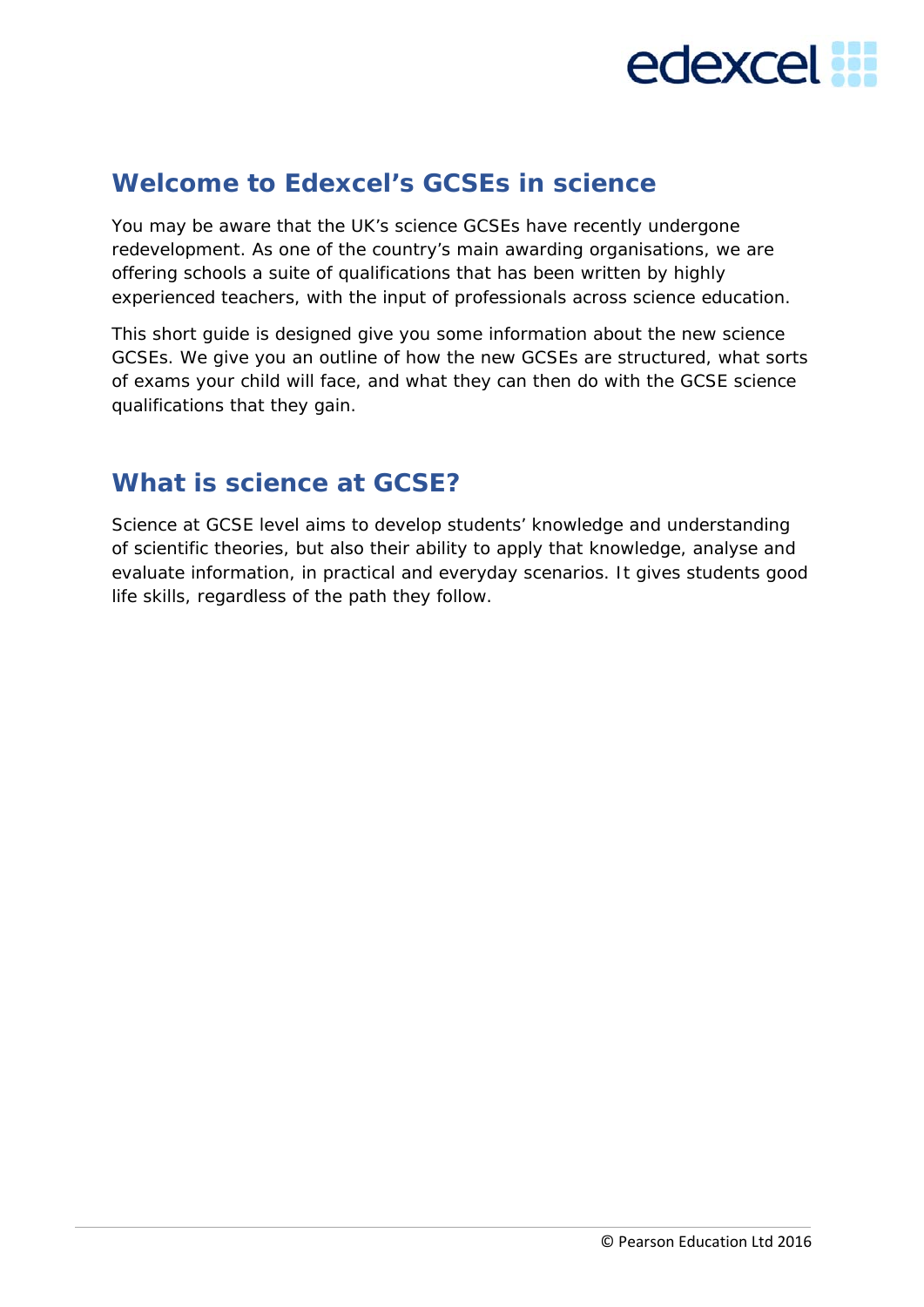

# **Changes affecting the new GCSEs**

GCSEs in science have undergone marked change for those students leaving school in June 2018 or later. Those of you with older children who have already completed GCSEs will notice some differences in the science qualifications.

#### **General changes to the GCSEs**

#### **When students take their exams**

The qualifications will now be completely linear. This means that all examinations will be taken in the same exam series at the very end of the course of study (usually end of Y11).

#### **Changes to the grading scale**

The existing  $A^*-G$  scale will be replaced with a 9–1 scale, with 9 being the highest grade awarded and 1 being the lowest grade awarded. This numerical grade is what you will see when students are given their results on results day.

Note: a 'good pass' is currently a C, the new 'good pass' will be a grade 5.

#### **Removal of coursework**

There will no longer be a coursework unit in the GCSEs. Practical work is still a very important part of the science GCSEs, not only to consolidate learning, but also to develop skills in planning, analysing and evaluating. These practical skills will be assessed as part of the written examinations at the end of the course.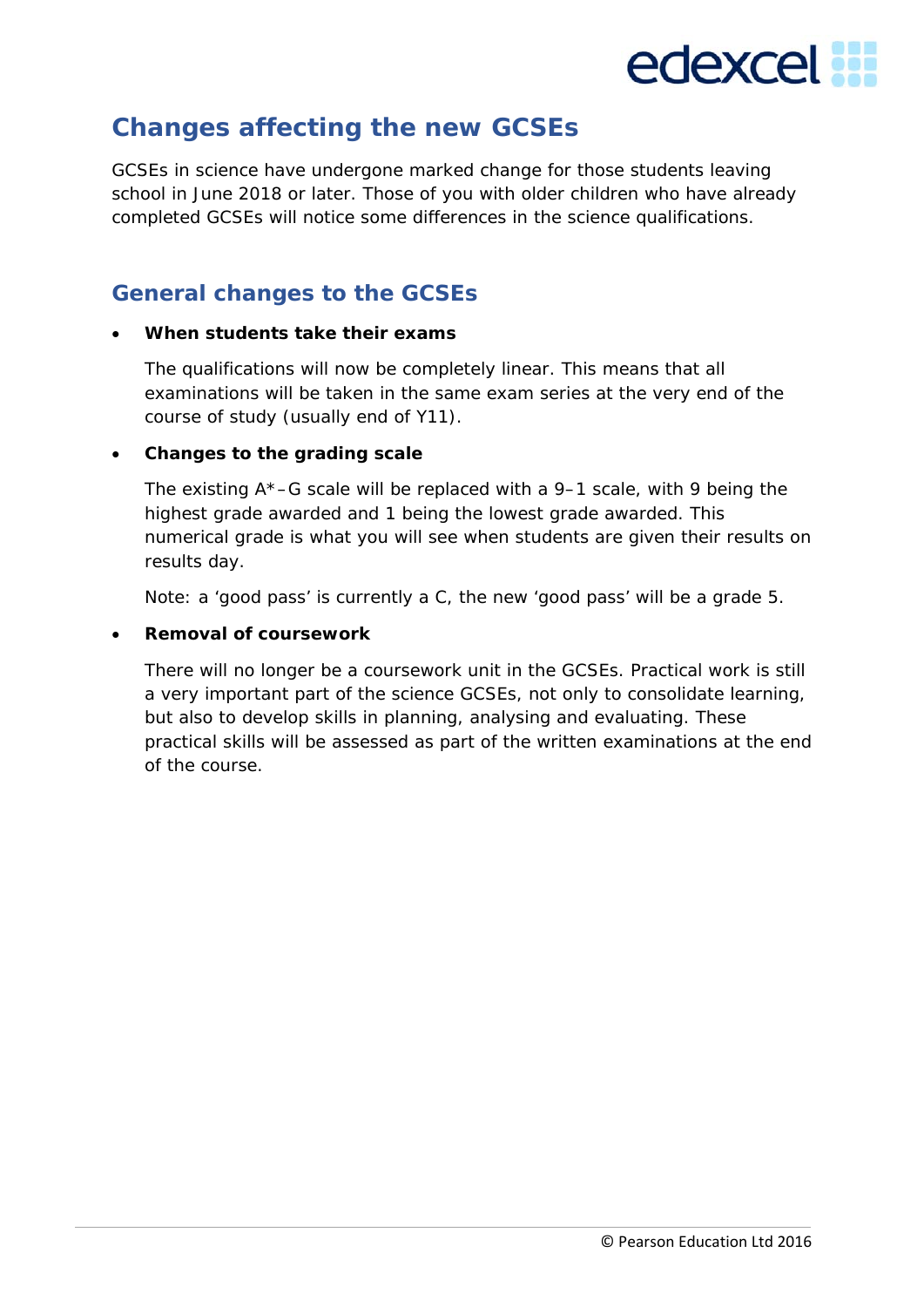

# **Routes through science**

There will be a choice of two main routes to science GCSEs, either a two-GCSE Combined Science, or a three-GCSE separate science route (consisting of GCSE Biology, GCSE Chemistry and GCSE Physics). The majority of students will take one of these routes. For those of you familiar with the previous qualifications, there is no longer a one-GCSE sized *Core science* option.

#### **Combined Science**

The first option is to study Combined Science. This is a two-GCSE sized (double award) qualification covering the three science disciplines of Biology, Chemistry and Physics. Students are awarded a grade based on their overall performance across these three disciplines.

Combined science students will sit six exams at the end of the course as shown here.



There will be two Biology exams, two Chemistry exams and two Physics exams. All exams are 1 hour 10 minutes, and each exam will cover half of the content for that discipline.

There will be Foundation tier and Higher tier papers, and students must sit all six exams at the same tier. Foundation tier is for students who are aiming for grades 1–5, and Higher tier is for students who are aiming for grades 4–9. Your child's school will most likely give guidance on the appropriate tier of entry.

As it's a double award qualification, students will receive two grades. These grades could be the same number, e.g. 6, 6 or 7, 7. However, some students may receive a grade with adjacent numbers, e.g. 6, 7. This will signify a student who is at an intermediate point between the standard required for a 6, 6 grade, and the standard required for a 7, 7 grade.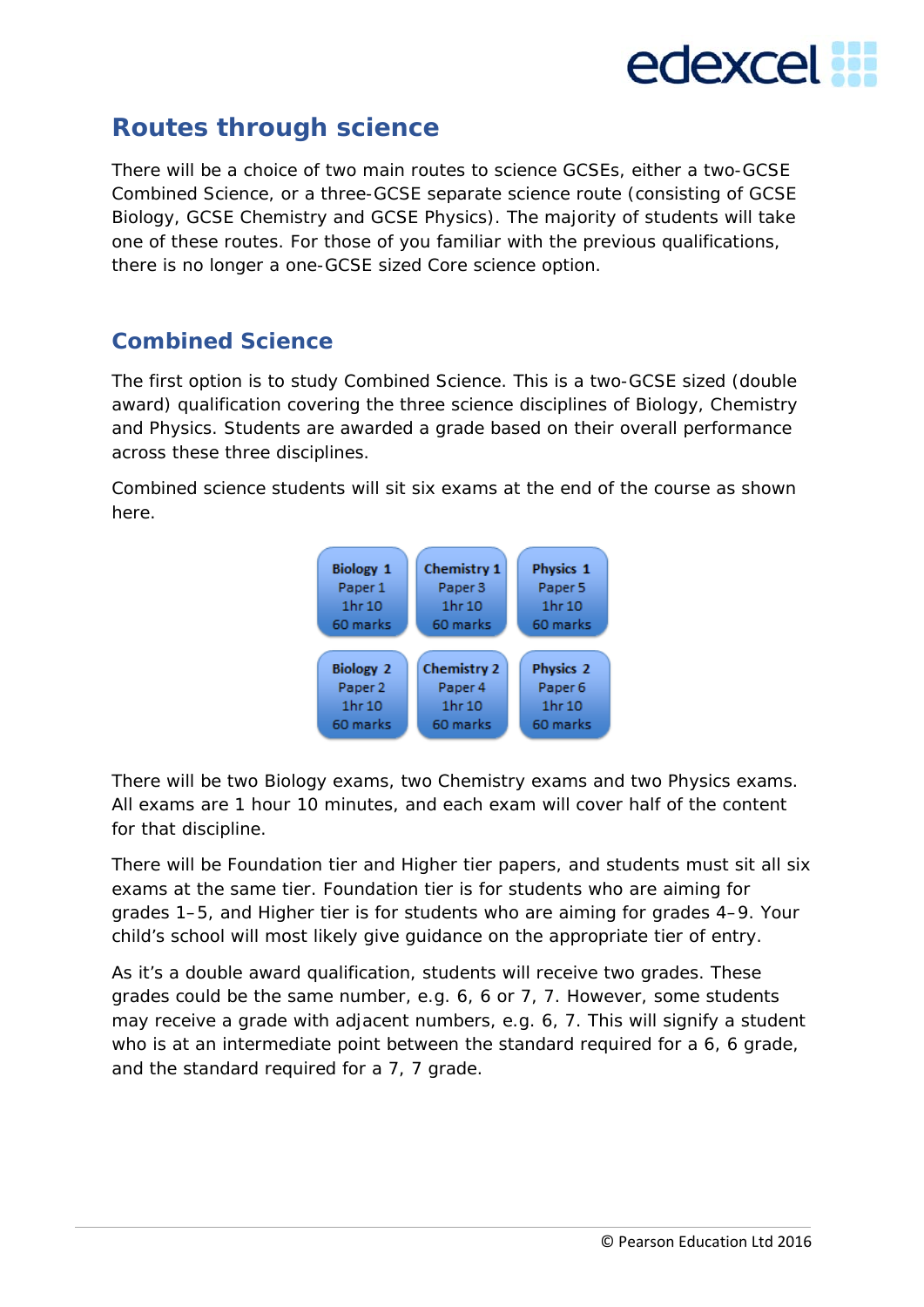

#### **Separate sciences**

The second option is to study three separate sciences, which gives three GCSEs: GCSE Biology, GCSE Chemistry and GCSE Physics. Students are awarded individual grades for each discipline.

Separate science students study all of the content from Biology, Chemistry and Physics disciplines of Combined Science, but with added extra material in each discipline.



Separate science students also sit six exams at the end of the course.

These six exams, at 1hr 45 minutes, are slightly longer than the Combined Science exams. Each exam will cover half of the content for that discipline.

There will be Foundation tier and Higher tier papers. Foundation tier is for students who are aiming for grades 1–5, and Higher tier is for students who are aiming for grades 4–9. Your child's school will most likely give guidance on the appropriate tier of entry. In the separate science pathway, students can choose different tiers for different disciplines. So, for example, a student may choose to sit Physics and Chemistry at Higher tier and Biology at Foundation tier.

Students will receive a grade between 1 and 9 for each of Biology, Chemistry and Physics GCSEs.

#### **What will the assessments look like?**

Our assessments will all follow the same format, regardless of subject or tier.

We will have a mix of question types which will include a mix of multiple choice questions, short answers, and longer extended answers (worth up to 6 marks).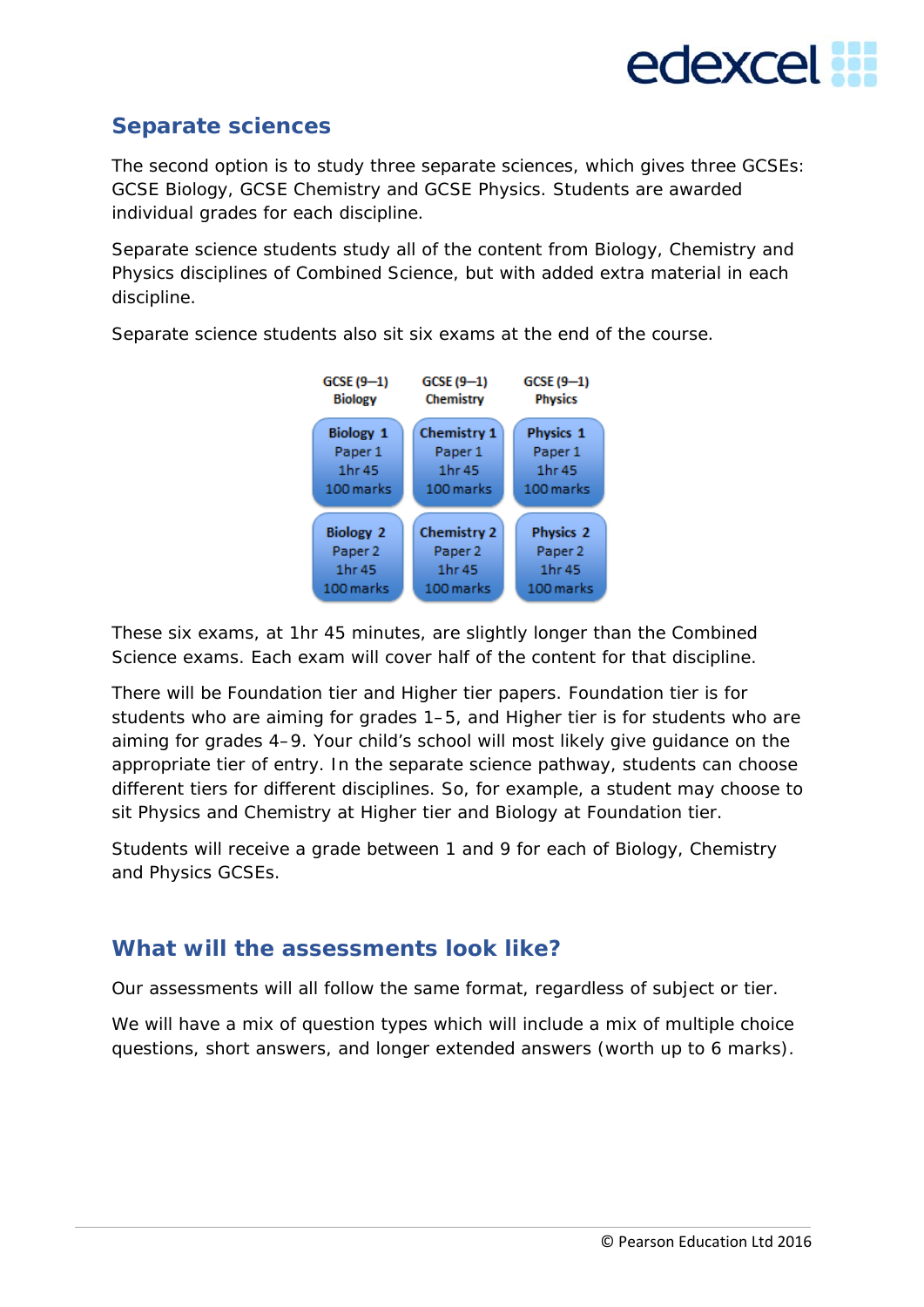

#### **Which route should my child choose?**

In some schools, the school will select students for three separate sciences based on attainment in the subject at end of KS3 (usually sometime in year 9). In other schools the student is given choice over which route to take. If your child's school follows the latter approach, you should discuss what will be the best route with your child and the school. You should consider how much they enjoy science, how interested they are in the subject, and their plans for their future. Remember that if they do three separate sciences they do one fewer option subject.

## **Y10 exam**

If your child leaves school in summer 2018, your school may opt to have your child sit exams in May of year 10 in each of the three sciences. These will be set, and marked, by us. This examination will **not** count towards your child's eventual grade, but it will give your child experience of a formal examination. Your child's results will be sent to the school not in grades but in terms of relative performance compared to the rest of the year group. This will be an invaluable opportunity for your school to assess the progress of its students over the course of the first year of study of this new qualification.

## **What can my child do after GCSE?**

At the end of Year 11, many students will finish their studies in science. These students will have gained valuable GCSEs in science, which are well respected by employers, who view good grades for GCSEs in science as an indication that a person has mastered a difficult discipline. Of course, for some careers, having GCSEs in science subjects is either very useful or, in some cases, compulsory. One such career is being a primary school teacher, where a GCSE pass in a science subject is a requirement.

A good proportion of students enjoy their sciences at GCSE so much that they go on to study science at AS and A Level or BTEC Level 3. This may lead them into a career straight from school, where their science qualifications are again very impressive; or it may lead them into a variety of university courses, either science or non-science based.